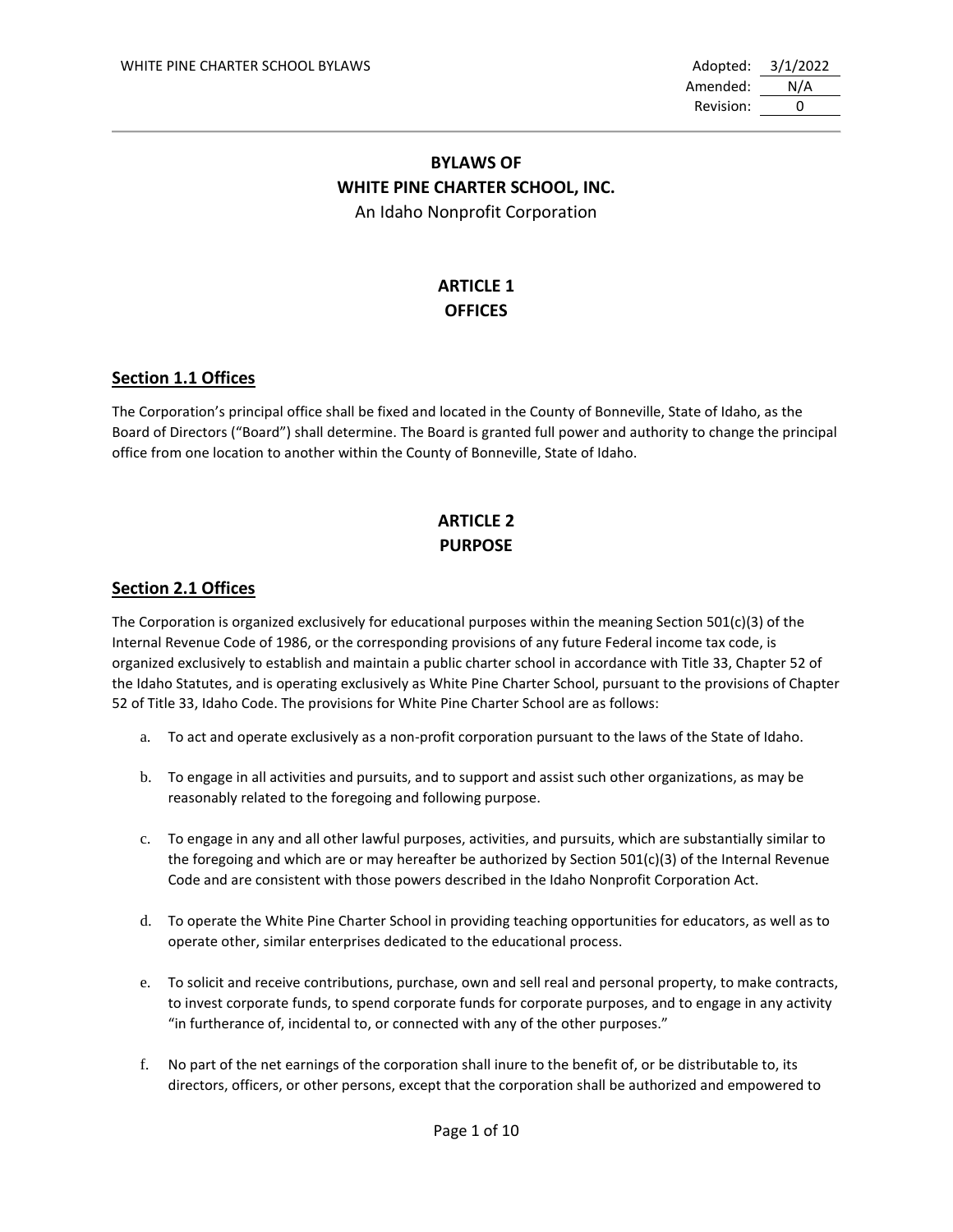pay reasonable compensation for service rendered to the corporation and to make payments and distributions in furtherance of the purposes set forth herein.

- g. No substantial part of the activities of the corporation shall be the carrying on of propaganda, or the otherwise attempting to influence legislation, and the corporation shall not participate in, or intervene in (including the publishing or distribution of statements) any political campaign on behalf of any candidate for public office, except as authorized under the Internal Revenue Code, of 1954, as amended
- h. The property of this corporation is irrevocably dedicated to religious, charitable and/or educational purposes within the meaning of Section 501(c)(3), and no part of the net income or assets of this corporation shall ever inure to the benefit of any director, officer, or member thereof or to the benefit of any private person. Upon the dissolution or winding up of the corporation, its assets remaining after payment or provision for payment, of all debts and
- i. The corporation shall not discriminate on the basis of race, color, national origin, religious belief, sex, or disability in any program, accommodation, or activity it sponsors. The corporation will comply with all federal requirements, including but not limited to: U.S. Code Title II, IX, and any other relevant federal or state codes applied currently or in the future through the equal protection clause of the 14th amendment to the U.S. Constitution.

# **ARTICLE 3 NO MEMBERS**

## **Section 3.1 No Members**

The Corporation shall have no members. Any action, which would otherwise by law require approval by a majority of all members or approval by the members, shall require only approval of the Board. All rights, which would otherwise by law vest in the members, shall vest in the Board.

## **Section 3.2 Associates**

Nothing in the Article 3 shall be construed to limit the Corporation's right to refer to persons associated with it as "members" even though such persons are not members, and no such reference by the Corporation shall render anyone a member within the meaning of the Idaho Nonprofit Corporation Act. Such individuals may originate and take part in the discussion of any subject that may properly come before any meeting of the Board, but may not vote.

## **ARTICLE 4 BOARD OF DIRECTORS**

## **Section 4.1 Board of Directors**

The number of Directors constituting the Board of the Corporation shall be not less than five (5) or more than seven (7) Directors. The Board shall consist of Directors serving terms of office as set forth below. The function of the Board can be described as policy making, advising and evaluating. The Board shall have the duty of directing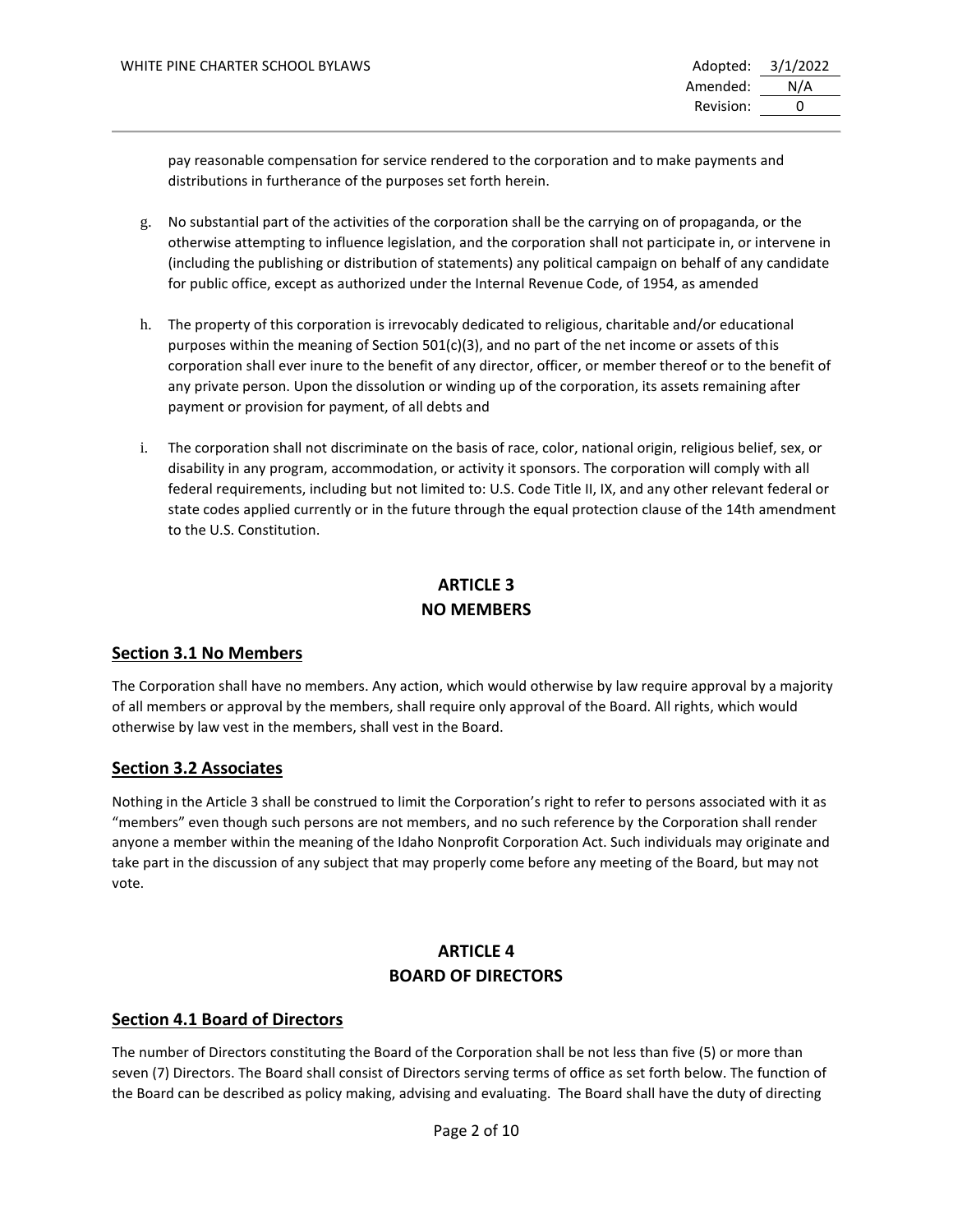the business financial means by which the Corporation is conducted. The Board shall have the further duty of directing the financial means by which the educational program is conducted. The Board shall work with Administration to inform the needs, purposes, value and status of the charter school to community and stakeholders.

The makeup of the Board should be flexible, with the intent of having at least one Director who does not have children attending the school, and at least one director representing each active White Pine Charter School. No employee or spouse of an employee shall hold membership on the Board. All Directors must be individuals

## **Section 4.2 Powers of the Board of Directors**

The Board, as a board, shall have the full power and duty to manage and oversee the Corporation's business and to pledge the credit, assets, and property of said Corporation when necessary to facilitate the efficient operation thereof. Authority is given to the Charter School Board of Directors by the State of Idaho as provided in the "Public Charter Schools Act of 1998." (I.C. 33-52) It is vital that all directors on the Board support and uphold the school's vision, mission, and goals, and that they all work together to move the school in the same direction, thus the conduct of the members of the Board must be consistent with the Corporation's vision and mission statements, and its core values.

## **Section 4.3 Appointment of Directors**

For purposes of appointing Directors, the Board of Director positions are defined as follows: Director #1, Director #2, Director #3, Director #4, Director #5, Director #6 and Director #7. Each Director shall each be appointed to a three (3) year term of office for the years as set forth below.

- a. Notification: Each year, the Board shall give notice of open positions along with a schedule of related deadlines no later than sixty (60) days prior to the annual meeting. Candidates shall be required to submit a resume, cover letter, and biography to the Board Clerk prior to the screening committee's ranking meeting.
- b. Screening Process: Each Board applicant, including current Directors, must pass a background check and will be required to go through a screening process prior to the candidate interviews. An informal screening committee will be approved and appointed by the Board of Directors to review and rank each candidate packet. Stakeholders shall run the discussion and ranking process under the guidance of the Board representative. The committee shall consist of:
	- i. at minimum one member of the Board of Directors not up for reappointment.
		- 1. Board members may be excused by the Board Chair on a case-by-case basis.
	- ii. at minimum an equal number of any combination of stakeholders. 1. Stakeholders are defined as faculty and staff members
	- iii. parents of students attending each active school
	- iv. founders of White Pine Charter School
- c. Interviews: All Ranked Applicants will be interviewed by the Board Directors at a public meeting prior to the Annual Meeting (either the Regular Meeting of the month prior, or at a Special Meeting for this purpose) and candidates will be nominated at the same meeting.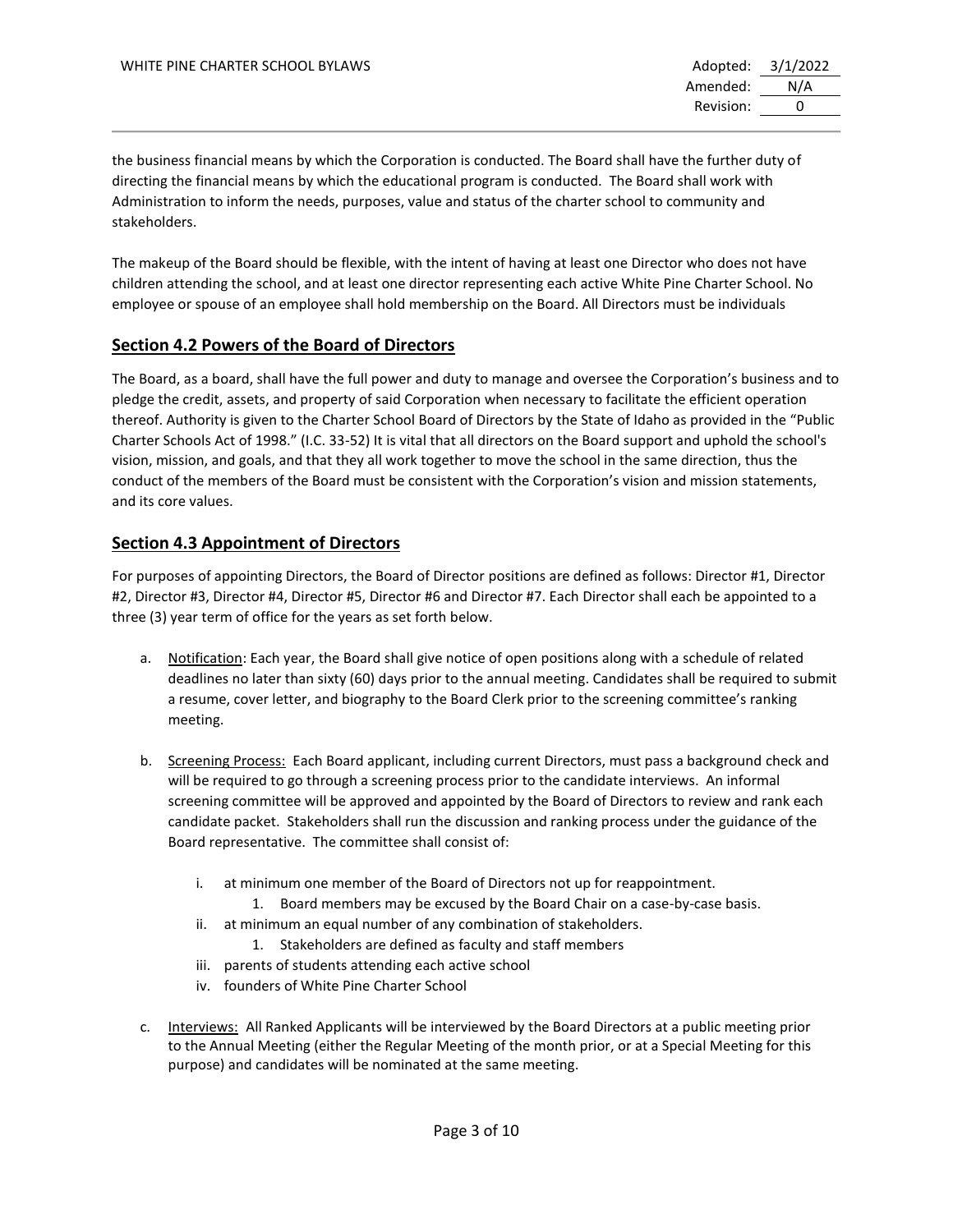- d. Appointment: Each Director shall be nominated by a majority vote of the current Board of Directors of White Pine Charter School. Directors shall be appointed (or reappointed) at the Annual Meeting each year.
- e. Voting: For the purpose of appointing Directors, voting by the Board Directors currently in office shall be done in person.
- f. If any of the open positions remain unfilled at the Annual Meeting after completing this appointment process, then those seats will remain open and be filled at a later date as a vacancy.
- g. Campaigning for Board of Director positions shall not be permitted.

### **Section 4.4 Terms**

- a. For the purpose of establishing staggered terms of office, the terms of office for all Directors shall be three (3) years in this order:
	- i. Directors #1, and #2, 2023 and every three (3) years after
	- ii. Directors #3, and #4, 2024 and every three (3) years after
	- iii. Directors #5, #6, and #7, 2022 and every three (3) years after
- b. Each Director shall serve until the annual meeting of the Corporation which follows the election or appointment of the successor.

### **Section 4.5 Resignation of Directors**

Any Director may resign effective upon giving written notice to the Chairman of the Board, or the Secretary of the Board, as outlined in the provisions of Section 30-30-607 of the Idaho Nonprofit Public Corporation Act unless the notice specifies a later effective time. If the resignation is effective at a future time, a successor may be selected before such time, to take office when the resignation becomes effective.

### **Section 4.6 Removal of Directors**

- a. The Board may remove any director who has been:
	- i. convicted of a felony; or
	- ii. has been found to have breached any duty arising, under Idaho Code Title 30 Article Chapter 30, the Idaho Nonprofit Public Corporation Act; or
	- iii. has been found to be of unsound mind, by any court of competent jurisdiction; or
	- iv. has taken any action that conflicts with the school's vision, mission, and/or goals; or
	- v. has failed to attend four (4) or more meetings of the Board in any calendar year.
- b. Removal of a Director for one or more of the reasons listed above may be initiated by any member of the Board. Stakeholders with concerns about Board Directors' performance may submit their concerns to the Board Clerk for consideration of the Board. The Board shall hold a public meeting within ten (10) school attendance days of receiving such a request. Such meeting shall be conducted with regard for the reasonable due process rights of all parties in public, except where either the Board or the Director whose removal is sought requests a closed session. Where a closed session is held, the final action of the Board shall be taken in public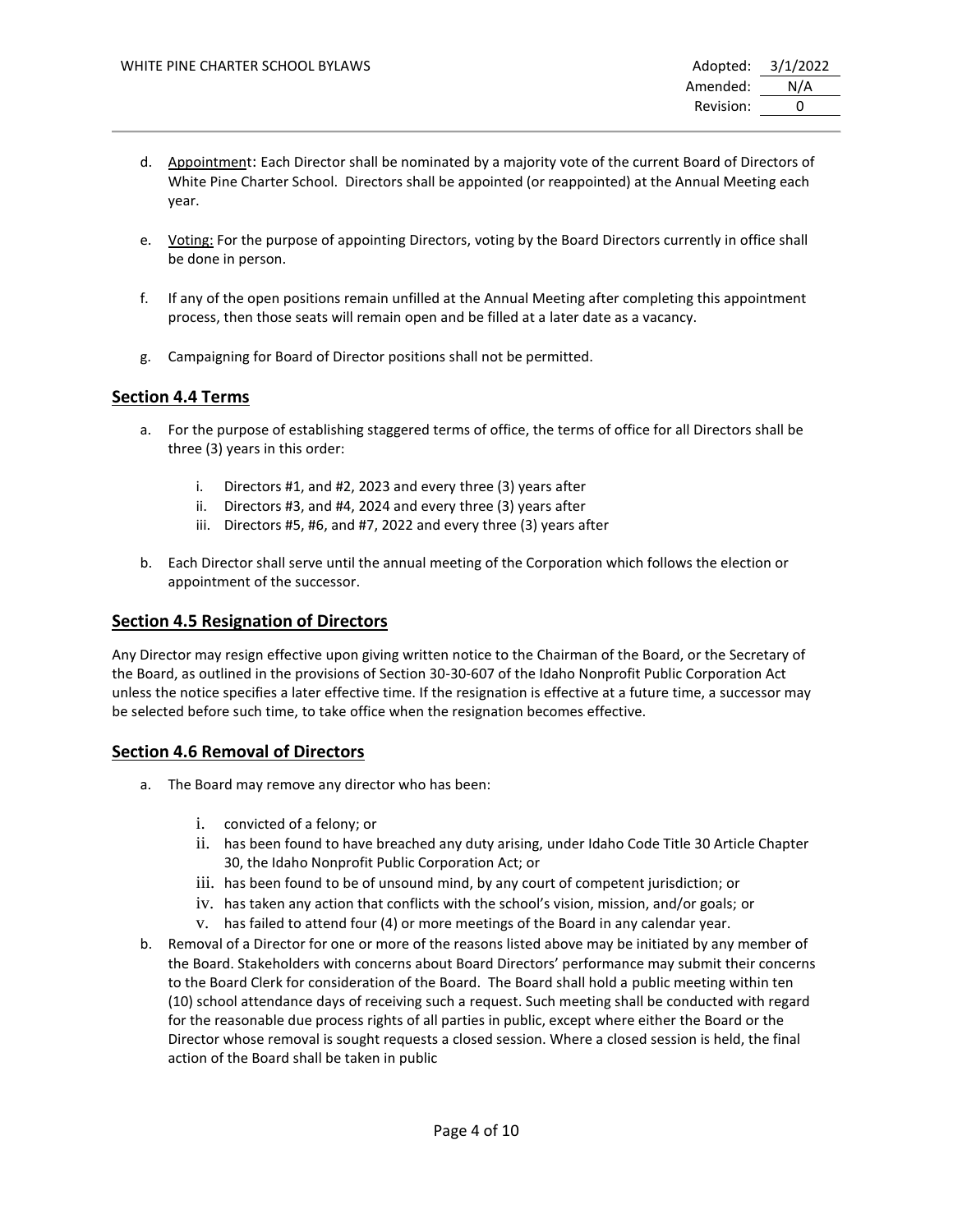c. A Director may be removed with cause or justifiable reason by a two-thirds majority vote of the Directors then in office.

### **Section 4.7 Vacancies**

- a. A Board vacancy or vacancies shall be deemed to exist if any Director dies, resigns, or is removed.
- b. A vacancy on the Board may be filled by a majority vote of the remaining Directors in office, even if less than a quorum. Each Director so appointed shall hold office until the expiration of the Director's term of office.

### **Section 4.8 Compensation of Directors**

Directors shall not receive any compensation for their services; however, the Board may approve the reimbursement of a Director's actual and necessary expenses incurred in the conduct of the Corporation's business. Each Director shall serve until the annual meeting of the Corporation which follows the election or appointment of the successor.

### **Section 4.9 Employees**

The board has the legal responsibility of employing and terminating employment of all certified employees according to the due process outlined in the school's personnel policy. The board may also assign the process of recruiting and recommendation of staff personnel to the Director of Schools in accordance with the personnel policy.

### **Section 4.10 Voting**

Voting by the Board shall be in person or via telecommunications and no proxy voting on the Board may occur. Tie votes will be broken by the Chairman of the Board.

### **Section 4.11 Voting Progression**

In the event the Chairman of the Board is unable to act as the tie breaker the responsibility will fall to the Vice Chairman. If neither the Chairman or Vice Chairman are unable to act as the tie breaker vote the responsibility will fall to the Secretary, and then to the Treasurer.

### **Section 4.12 Rights of Inspection**

Every Director has the right to inspect and copy all books, records and documents of every kind and to inspect the physical properties of the Corporation provided such inspection is conducted at a reasonable time after reasonable notice, and provided that such right of inspection and copying is subject to the Corporation's obligations to maintain the confidentiality of certain books, records and documents under any applicable federal, state, or local law. Treasurer.

### **Section 4.13 Rights of Inspection**

An oath of office shall be administered to each Director, appointed or reappointed. The oath may be administered by the Board Clerk, or by a director of the charter school. The records of the charter school shall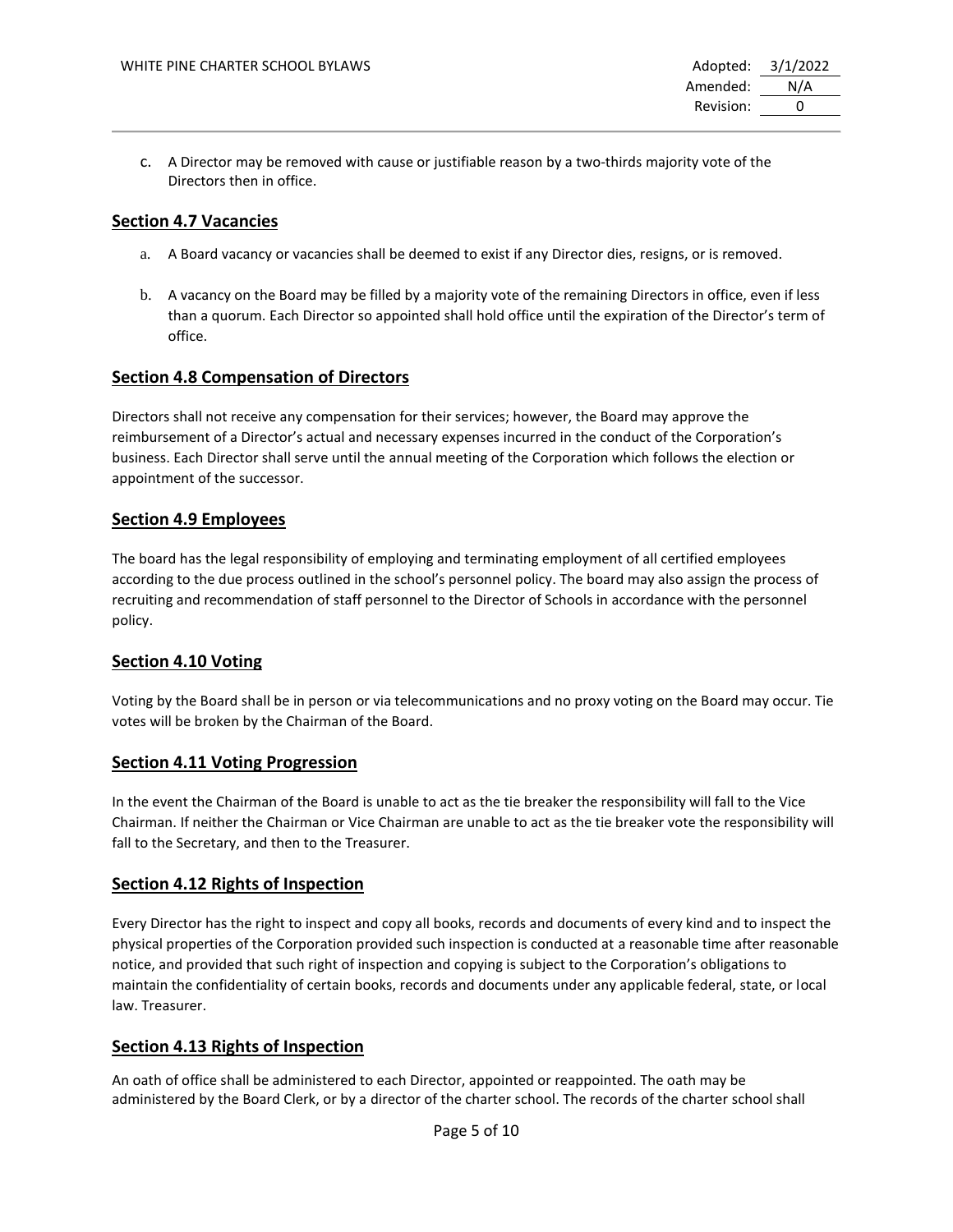show such oath of office to have been taken, by whom the oath was administered and shall be filed with the official records of the charter school enters upon the duties of his/her office, he/she must take the following oath:

I do solemnly swear (or affirm, if re-appointed) that I will support the Constitution of the United States, and the Constitution of the State of Idaho, and that I will faithfully discharge the duties of Director of White Pine Charter School to the best of my ability.

## **Section 4.14 Quorum**

No business shall be transacted at any meeting of the Board unless a quorum of the directors is present. A quorum consists of a majority of the directors in office immediately before a meeting begins. A majority of the quorum may pass a resolution. The authorized number of Directors shall be the number of directors in office.

### **Section 4.15 Committees**

The Board may create one (1) or more formal or informal committees of the board and appoint members of the Board to serve on them in accordance with the Idaho Attorney General's Open Meeting handbook. Each committee shall have one (1) or more Board members on it, who serve at the satisfaction of the Board. The committees may be subject to Idaho Open Meeting Laws pursuant to Idaho Code §67-2340 (et. seq.). Committees shall report to the full Board regularly at board meetings. Any recommendations from committees shall be reviewed by the Board, discussed and voted on as needed. A committee of the Board may not: 1) authorize distributions; 2.) pledge or transfer assets; 3.) elect, appoint, or remove directors; and 4.) adopt, amend, or repeal the articles of incorporation or bylaws. Once the task has been accomplished for which the committee was formed, it shall be dissolved.

## **Section 4.16 Validity of Instruments**

Any note, mortgage, evidence of indebtedness, contract, deed, conveyance or other written instrument and any assignment or endorsement thereof executed or entered into between the corporation and any other person, shall be valid and binding on the corporation when signed by the Chairman of the corporation and approved by the Board. Any such instruments may be signed by other Officer(s) and in such manner as from time to time shall be determined by the Board and, unless so authorized by the Board, no officer, agent or employee shall have any power or authority to bind the corporation by any contract or engagement, to pledge its credit, or to render it liable for any purpose or amount.

## **ARTICLE 5 BOARD MEETINGS**

### **Section 5.1 Place of Meeting**

The place of all meetings of the Directors shall be the principal office of the Corporation in the County of Bonneville, Idaho, or at such other place as shall be determined from time to time by the Board; and the place at which such meetings shall be held shall be stated in the notice and call of meeting. .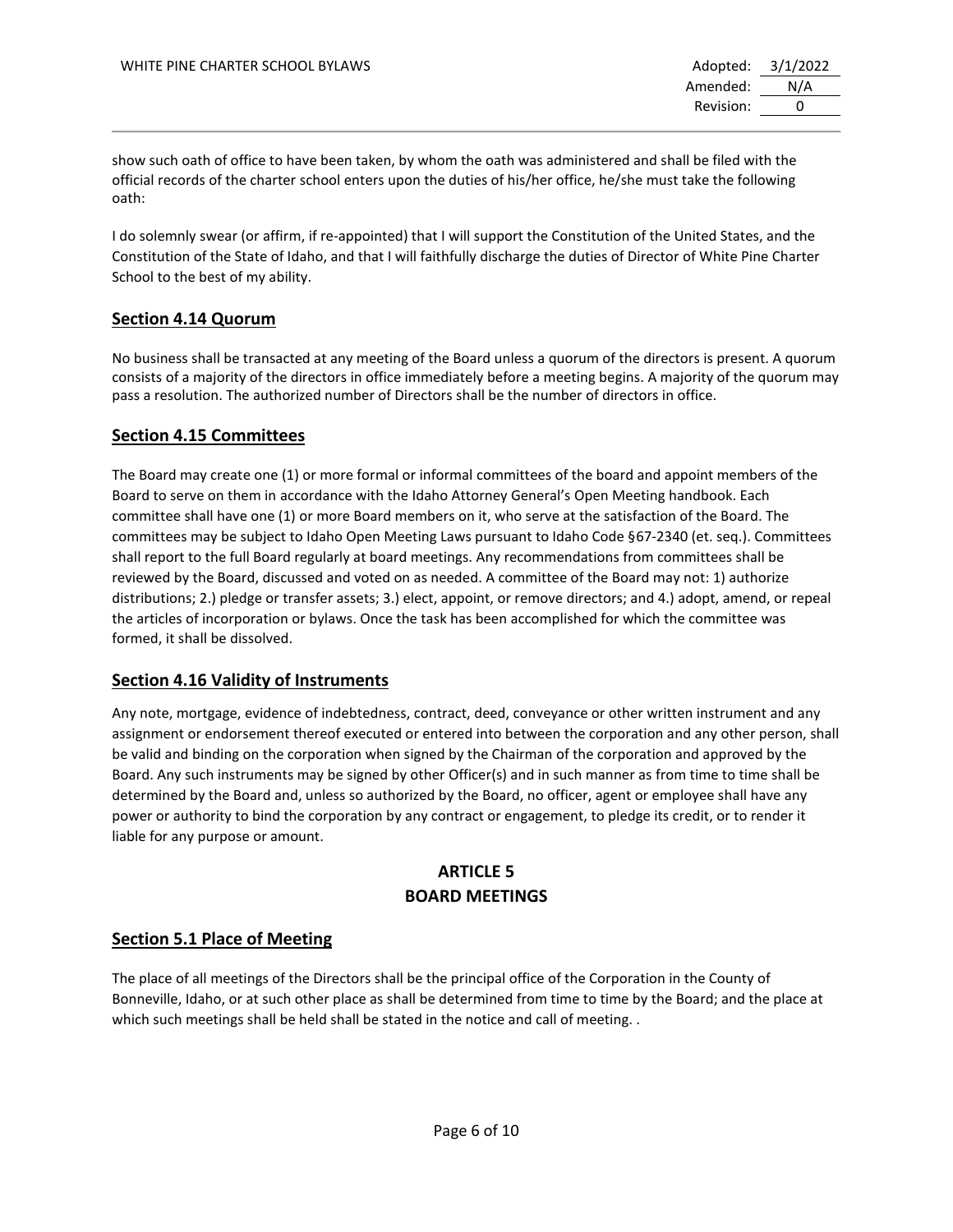### **Section 5.2 Annual Meeting**

The annual meeting of the Directors of the Corporation for the election of Directors and Officers to succeed those whose terms expire and for the transaction of other business as may properly come before the meeting, shall be held each year during a Regular Board Meeting as determined by the Board, and shall be advertised as such in accordance with Idaho Open Meeting Law. If the annual meeting of the Directors be not held as herein prescribed, the appointment of Directors and Officers may be held at any meeting called thereafter, pursuant to these Bylaws

### **Section 5.3 Monthly Regular Meetings**

Monthly Regular Meetings of the Directors of the Corporation may be scheduled in advance and advertised per Idaho Open Meeting Law. If no business needs to be addressed during any single month, that meeting may be canceled. The day of the Regular Meeting will be determined at the annual meeting of the Directors and may be reevaluated as needed.

### **Section 5.4 Notice of Meeting**

Notice of the time and place of the annual meeting of the Directors or of any monthly meetings of the Directors shall not be given by mailing written or printed notice of the same but shall be posted at the school bulletin board and school website in accordance with Idaho Open Meeting Law.

## **ARTICLE 6 BOARD MEETINGS**

### **Section 6.1 Officers**

The Officers of the Corporation shall be Chairman of the Board, Vice Chairman, Secretary, and Treasurer. Any number of offices may be held by the same person, except that neither the Secretary nor the Treasurer may serve concurrently as the Chairman of the Board. Officers of the Corporation shall also be Directors of the Corporation. The Officers shall be elected each year at the annual meeting by the Board and serve a one (1) year term. One of the officers of the Corporation is required to sign all checks and drafts of the Corporation.

### **Section 6.2 Chairman of the Board**

The Chairman of the Board is the general manager and chief executive officer of the Corporation and has, subject to the control of the Board, general supervision, direction and control of the business of the Corporation. The Chairman of the Board shall preside at all meetings of the Board. The Chairman of the Board has the general management powers and duties usually vested in the office of President and General Manager of the Corporation as well as such other powers and duties as may be prescribed from time to time by the Board.

### **Section 6.3 Vice-Chairman**

In the absence or disability of the Chairman of the Board, the Vice Chairman will perform all the duties of the Chairman of the Board and, when so acting, shall have all the powers of, and be subject to all the restrictions upon, the Chairman of the Board. The Vice Chairman shall have such other powers and perform such other duties as the Board may prescribe from time to time.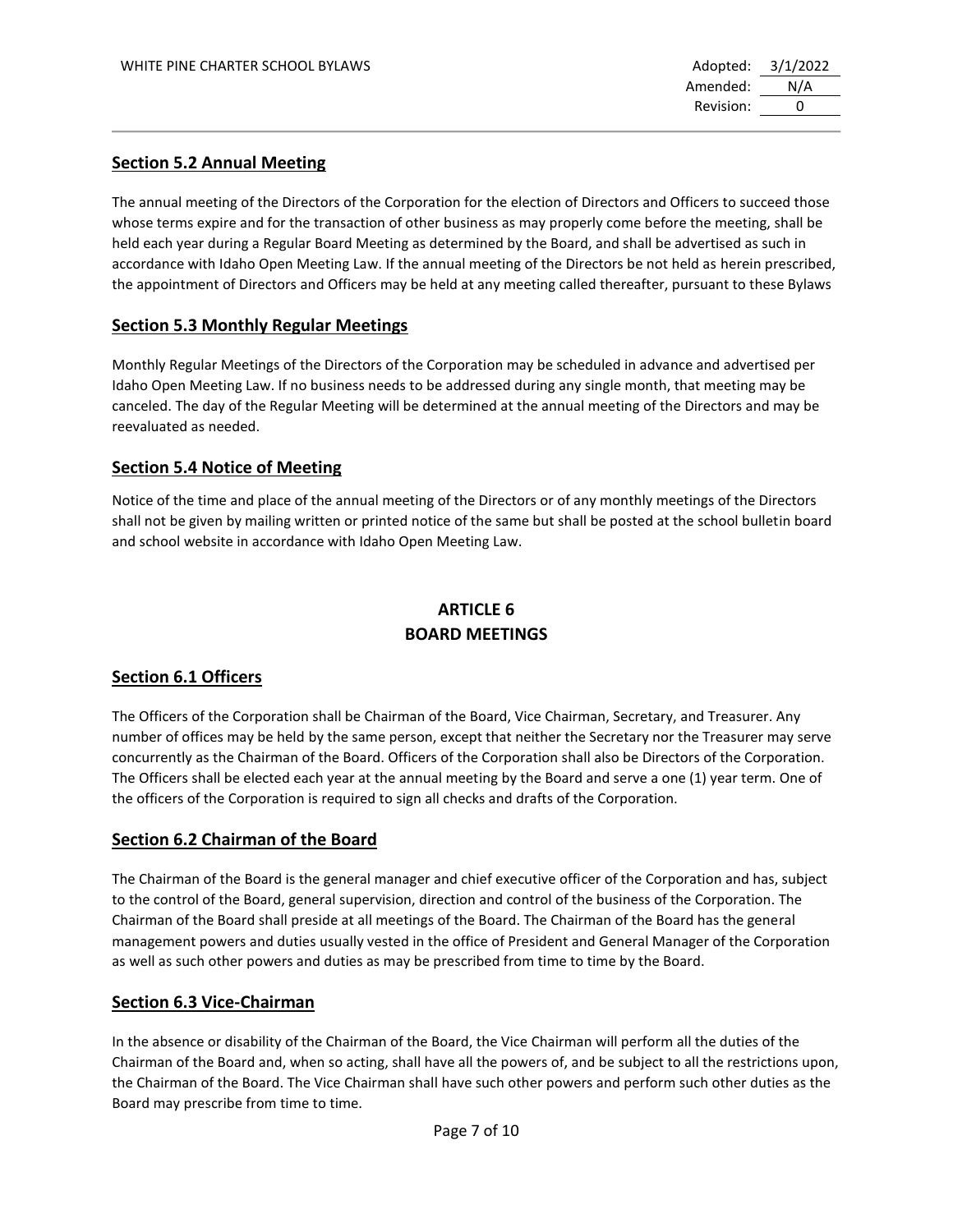#### **Section 6.4 Secretary**

- a. The Secretary shall keep or cause to be kept, at the principal office or such other place as the Board may order, a book of minutes of all meetings of the Board and its committees, including the following information of all such meetings: the time and place of holding; whether regular or special; if special, how authorized; the notice thereof given; the names of those present and absent, and the proceedings thereof. The Secretary shall keep, or cause to be kept, at the principal office in the State of Idaho the original or a copy of the Corporation's Articles of Incorporation and Bylaws, as amended to date, and a register showing the names of all Directors and their respective addresses.
- b. The Secretary shall give, or cause to be given, notice of all meetings of the Board and any committees thereof required by these Bylaws or by law to be given, and shall distribute the minutes of meetings of the Board to all its members promptly after the meetings; shall see that all reports, statements and other documents required by law are properly kept or filed, except to the extent the same are to be kept or filed by the Treasurer; and shall have such other powers and perform such duties as may be prescribed from time to time by the Board.

### **Section 6.5 Treasurer**

- a. The Treasurer of the Corporation shall keep and maintain, or cause to be kept and maintained, adequate and correct accounts of the properties and business transactions of the Corporation, including accounts of its assets, liabilities, receipts and disbursements. The books of account shall at all times be open to inspection by any Board member.
- b. The Treasurer shall deposit, or cause to be deposited, all money and other valuables in the name and to the credit of the Corporation with such depositories as may be designated from time to time by the Board. The Treasurer shall disburse the funds of the Corporation as may be ordered by the Board, and shall render the Board, upon request, an account of all transactions as Treasurer and of the financial condition of the Corporation. The Treasurer will be bonded as required by Idaho Code 33-509. The Treasurer shall present an operating statement and report since the last preceding regular Board meeting, to the Board at all regular meetings. The Treasurer shall have such other powers and perform such other duties as may be prescribed from time to time by the Board. The Treasurer will be covered by employee dishonesty insurance.

### **Section 6.6 Removal of Officer Positions**

Any Officer may be removed, either with or without cause, by a majority of the Directors then in office.

#### **Section 6.7 Vacancies of Officer Positions**

A vacancy in any office because of death, resignation removal, disqualification or any other cause shall be filled in the manner prescribed in these Bylaws for regular election or appointment to such office, provided that such vacancies shall be filled as they occur and not on an annual basis.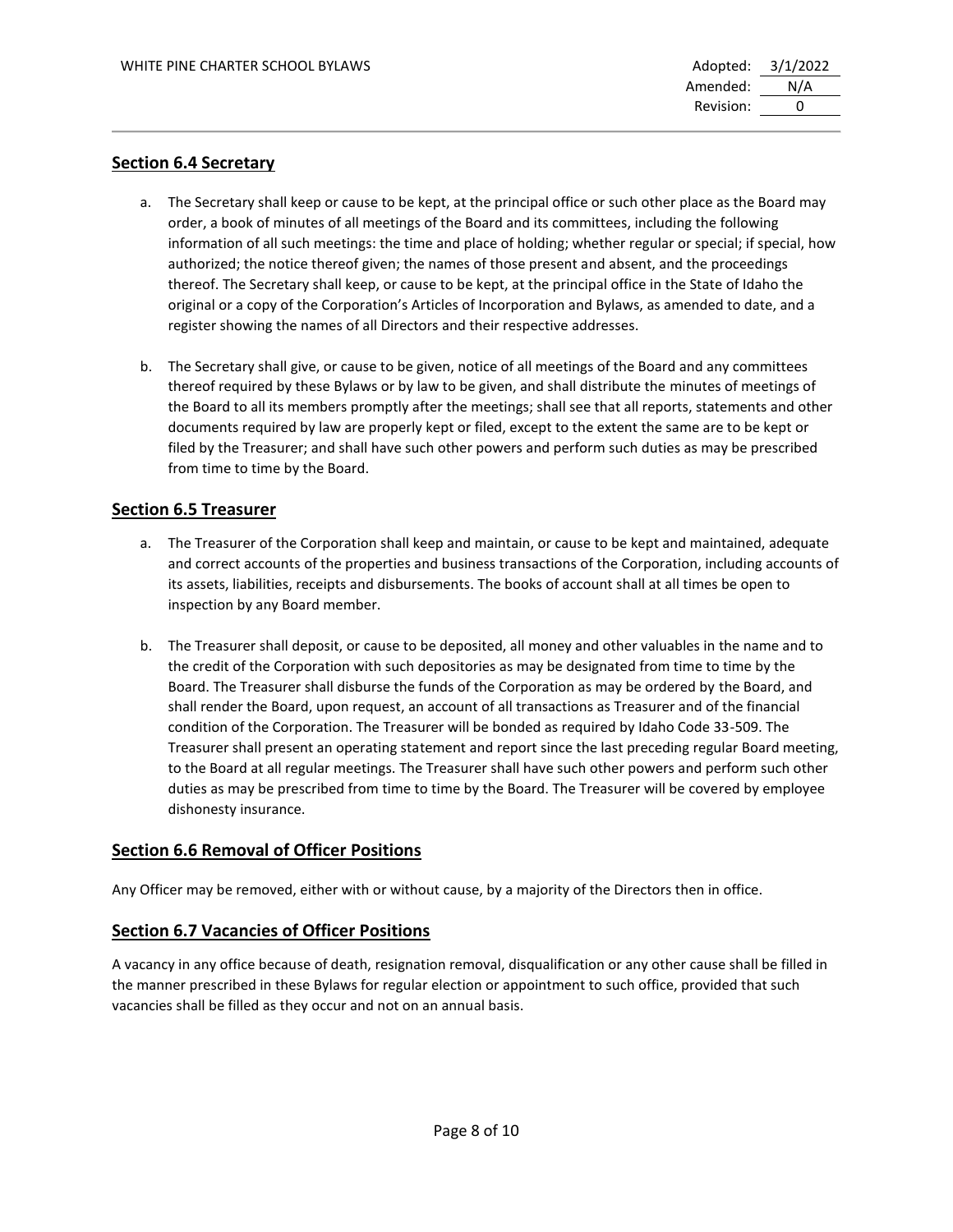Amended: N/A Revision: 0

# **ARTICLE 7 FISCAL AFFAIRS**

### **Section 7.1 Fiscal Year**

The fiscal year of the Corporation shall be from July 1<sup>st</sup> to June 30<sup>th</sup>.

# **ARTICLE 8 FISCAL AFFAIRS**

#### **Section 8.1 Manner of Giving Notice**

Whenever provisions of any statute or these Bylaws require notice to be given to any Director, Officer or any other individual, they shall not be construed to mean personal notice. Such notice shall be given in writing and placed on the bulletin board of the Corporation in sufficient amount of time prior to the meeting or action to be taken as required by Statute, the Articles of Incorporation or these Bylaws; said notice need not be given individually and may be given in one notice document.

#### **Section 8.2 Waiver**

A waiver of any notice in writing, signed by a Director or Officer, whether before or after the time stated in said waiver for holding a meeting, or presence at any such meeting, shall be deemed equivalent to a notice required to be given to any Director, or individual.

## **ARTICLE 9 DISSOLUTION**

### **Section 9.1 Dissolution**

Upon dissolution of the Corporation, assets shall be distributed to creditors pursuant to Title 30, Chapter 30 of the Idaho Code, Idaho Nonprofit Corporation Act. After paying or adequately providing for the debts and obligations of the Corporation, the remaining assets shall be distributed to one or more nonprofit funds, foundations, or corporations which are organized and operated exclusively for educational purposes and which have established their tax-exempt status under Section 501(c)(3) of the Internal Revenue Service of 1986, or to a state or local government for public purpose as determined by the Board.

## **ARTICLE 10 AMENDMENTS**

#### **Section 10.1 Bylaws**

- a. Amendment of these Bylaws shall be recommended to the Board solely by the informal Governance Committee and require at minimum one (1) final legal review.
- b. New Bylaws may be adopted or these Bylaws may be amended or repealed by a majority vote of the Board. Whenever any amendments or new Bylaws are adopted, fully executed, signed, and dated copies shall be placed in the Book of Bylaws with the original Bylaws, and shall not take effect until so copied. A copy of the complete, most current bylaws shall be posted on the school website at all times.